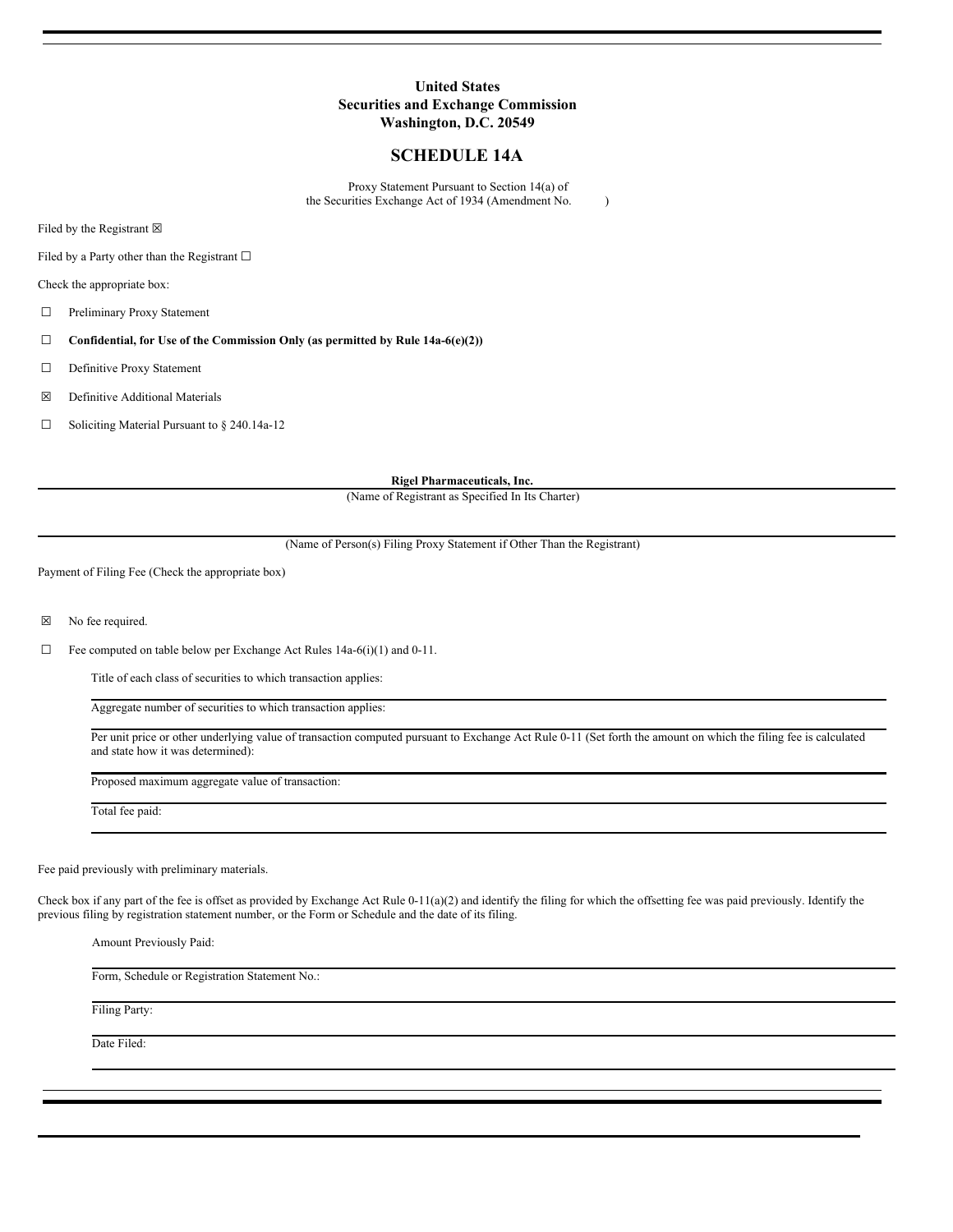

# Your **Vote** Counts!

#### RIGEL PHARMACEUTICALS, INC.

2022 Annual Meeting Vote by May 18, 2022 11:59 PM ET



## You invested in RIGEL PHARMACEUTICALS, INC. and it's time to vote!

You have the right to vote on proposals being presented at the Annual Meeting. This is an important notice regarding the availability of proxy material for the stockholder meeting to be held on May 19, 2022.

### Get informed before you vote

View the Notice & Proxy Statement, Form 10-K online OR you can receive a free paper or email copy of the material(s) by requesting prior to May 05, 2022. If you would like to request a copy of the material(s) for this and/or future stockholder meetings, you may (1) visit www.ProxyVote.com, (2) call 1-800-579-1639 or (3) send an email to sendmaterial@proxyvote.com. If sending an email, please include your control number (indicated below) in the subject line. Unless requested, you will not otherwise receive a paper or email copy.



\*Please check the meeting materials for any special requirements for meeting attendance.